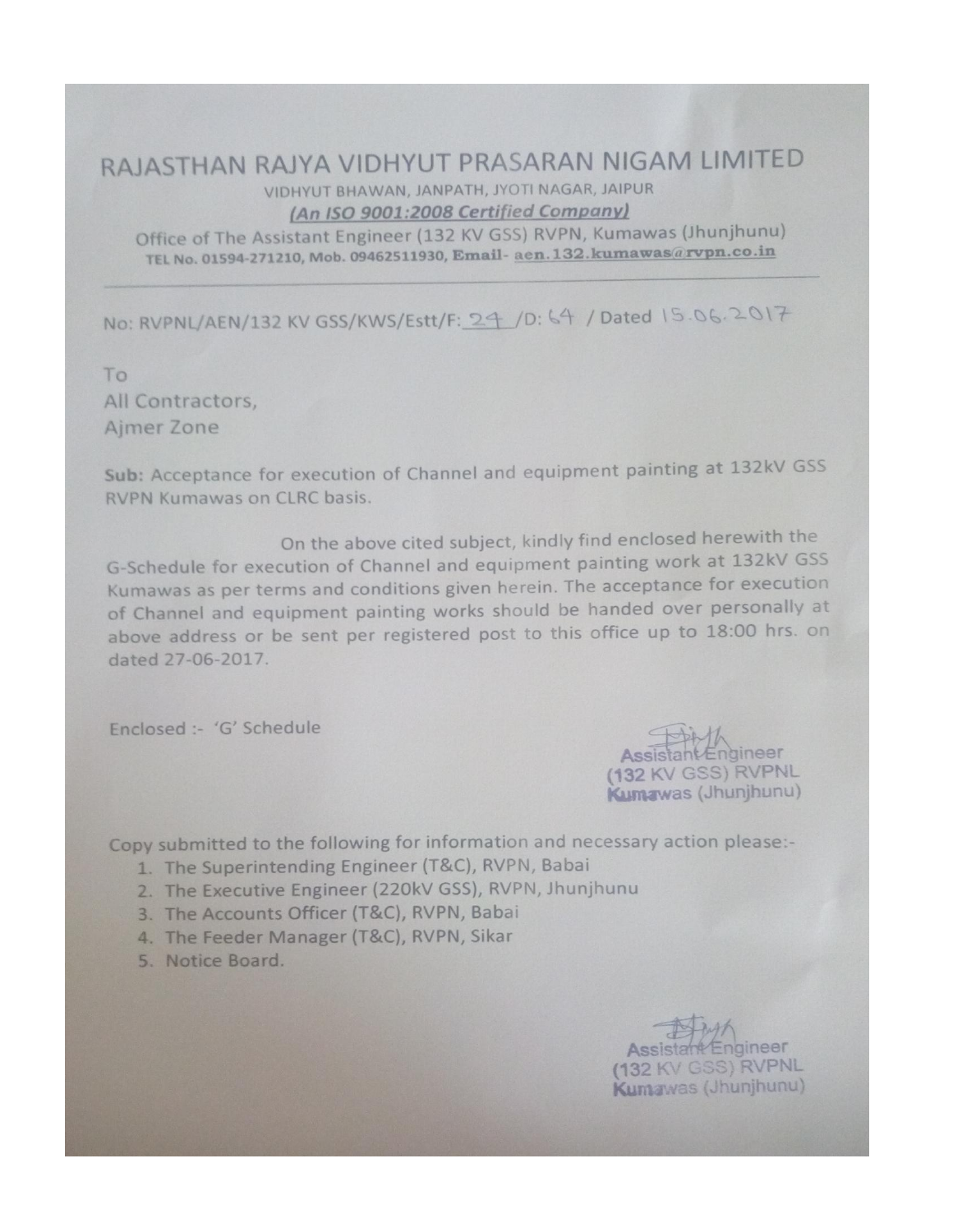## **(A) G-Schedule for Painting of Channel Painting work at 132 KV GSS RVPN Kumawas**

| S.N<br>0.                       | Description of work                                                                                                                                                                                                                                                                                                                                                                                                                                                                                                                                                                                                                                            | Unit        | Total area<br>required to be<br>painted(Squar<br>e meter) | Cost per<br>Square<br>meter (RS.) | Total<br>Cost(Rs.) |  |  |
|---------------------------------|----------------------------------------------------------------------------------------------------------------------------------------------------------------------------------------------------------------------------------------------------------------------------------------------------------------------------------------------------------------------------------------------------------------------------------------------------------------------------------------------------------------------------------------------------------------------------------------------------------------------------------------------------------------|-------------|-----------------------------------------------------------|-----------------------------------|--------------------|--|--|
| 1.                              | Painting of Old Painted Channel :-<br>Alluminium Painting of old painted<br>channel at 132 KV GSS RVPNL<br>Kumawas including paint &<br>painting brush, emery paper, cloth<br>& solvent etc.<br>The surface shall be first rubbed<br>with wire brush/emery paper and<br>thereafter wiped with cloth to<br>remove rust and dust or any other<br>deposits on installed M.S. Channel.<br>Two coats of aluminum paint shall<br>be applied. Each subsequent coat<br>shall be applied after the previous<br>coat has fully dried up. The paints<br>used shall be out of the following<br>recognized manufactures, namely<br>Asian/Nerolac/Berger/Jenson<br>Nicholson | Sq.<br>Mtr. | 65.61<br>Sq.Mtr.(Appro<br>x.)                             | 24 Per Sq.<br>Mtr.                | Rs.<br>1574.64     |  |  |
|                                 | 1574.64                                                                                                                                                                                                                                                                                                                                                                                                                                                                                                                                                                                                                                                        |             |                                                           |                                   |                    |  |  |
| Add 60% premium of total amount |                                                                                                                                                                                                                                                                                                                                                                                                                                                                                                                                                                                                                                                                |             |                                                           |                                   |                    |  |  |
| (A) GRAND TOTAL AMOUNT          |                                                                                                                                                                                                                                                                                                                                                                                                                                                                                                                                                                                                                                                                |             |                                                           |                                   |                    |  |  |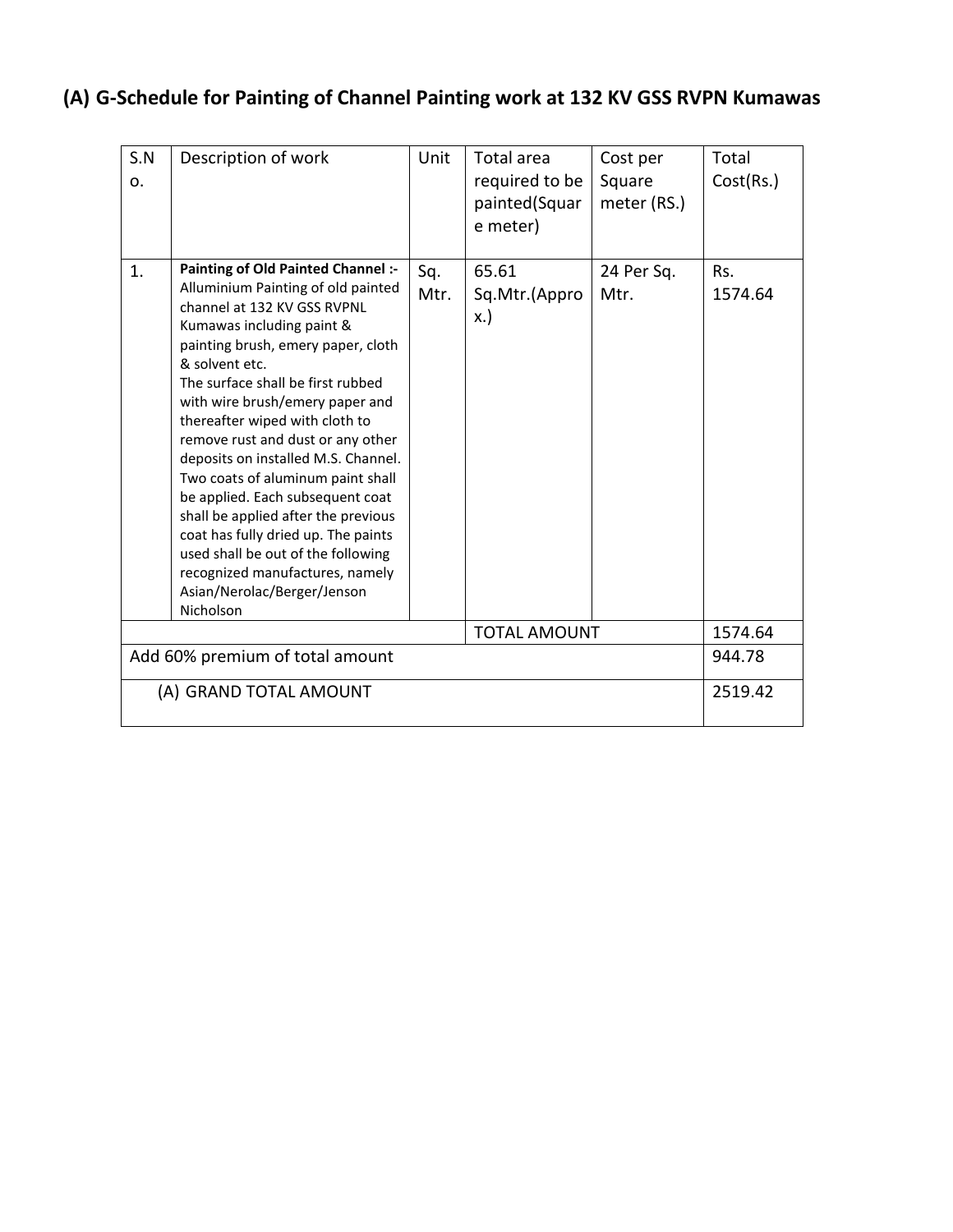## **(B) G-Schedule for Painting of Transformer & Equipments work at 132 KV GSS RVPN Kumawas**

| S.No.                                                  | Description of work                                                                                                                                                                                                                                                                                                                                                                                                                                                                                                                                                                                                                                                                         | Unit        | Total area<br>required to<br>be<br>painted(Sq<br>uare<br>meter) | Cost per<br>Square<br>meter (RS.) | Total Cost(Rs.) |
|--------------------------------------------------------|---------------------------------------------------------------------------------------------------------------------------------------------------------------------------------------------------------------------------------------------------------------------------------------------------------------------------------------------------------------------------------------------------------------------------------------------------------------------------------------------------------------------------------------------------------------------------------------------------------------------------------------------------------------------------------------------|-------------|-----------------------------------------------------------------|-----------------------------------|-----------------|
| 1.                                                     | <b>Painting of Sub Station</b><br><b>Equipment:-</b><br><b>Enamel Painting on Sub Station</b><br>equipment including supply of<br>paint and spray painting set,<br>emery paper, cloth & solvent etc.<br>at 132 KV GSS, Kumawas by<br>cleaning surface thoroughly with<br>soda/caustic solution to clean oily<br>surface & thereafter, washing with<br>water. Thereafter two coats of<br>smoke gray synthetic enamel paint<br>shall be applied by spray method.<br>Each subsequent coat shall be<br>applied after the previous coat has<br>fully dried up. The paints used<br>shall be out of the following<br>recognized manufactures, namely<br>Asian/ Nerolac/Berger/Jenson<br>Nicholson. | Sq.<br>Mtr. | 408<br>Sq.Mtr.(Ap<br>prox.)                                     | 25 Per Sq.<br>Mtr.                | Rs. 10200.00    |
|                                                        | 10200.00                                                                                                                                                                                                                                                                                                                                                                                                                                                                                                                                                                                                                                                                                    |             |                                                                 |                                   |                 |
| Add 60% premium of total amount                        | 6120.00                                                                                                                                                                                                                                                                                                                                                                                                                                                                                                                                                                                                                                                                                     |             |                                                                 |                                   |                 |
| (B)GRAND TOTAL AMOUNT (R/Off)                          | 16320.00                                                                                                                                                                                                                                                                                                                                                                                                                                                                                                                                                                                                                                                                                    |             |                                                                 |                                   |                 |
| <b>GRAND TOTAL AMOUNT OF(A+B) =(2519.42+16320)</b>     | 18839.42                                                                                                                                                                                                                                                                                                                                                                                                                                                                                                                                                                                                                                                                                    |             |                                                                 |                                   |                 |
| <b>GRAND TOTAL AMOUNT OF(A+B) (R/OFF)</b>              | 18839.00                                                                                                                                                                                                                                                                                                                                                                                                                                                                                                                                                                                                                                                                                    |             |                                                                 |                                   |                 |
| (Rs. Eighteen thousand Eight hundred Thirty Nine Only) |                                                                                                                                                                                                                                                                                                                                                                                                                                                                                                                                                                                                                                                                                             |             |                                                                 |                                   |                 |